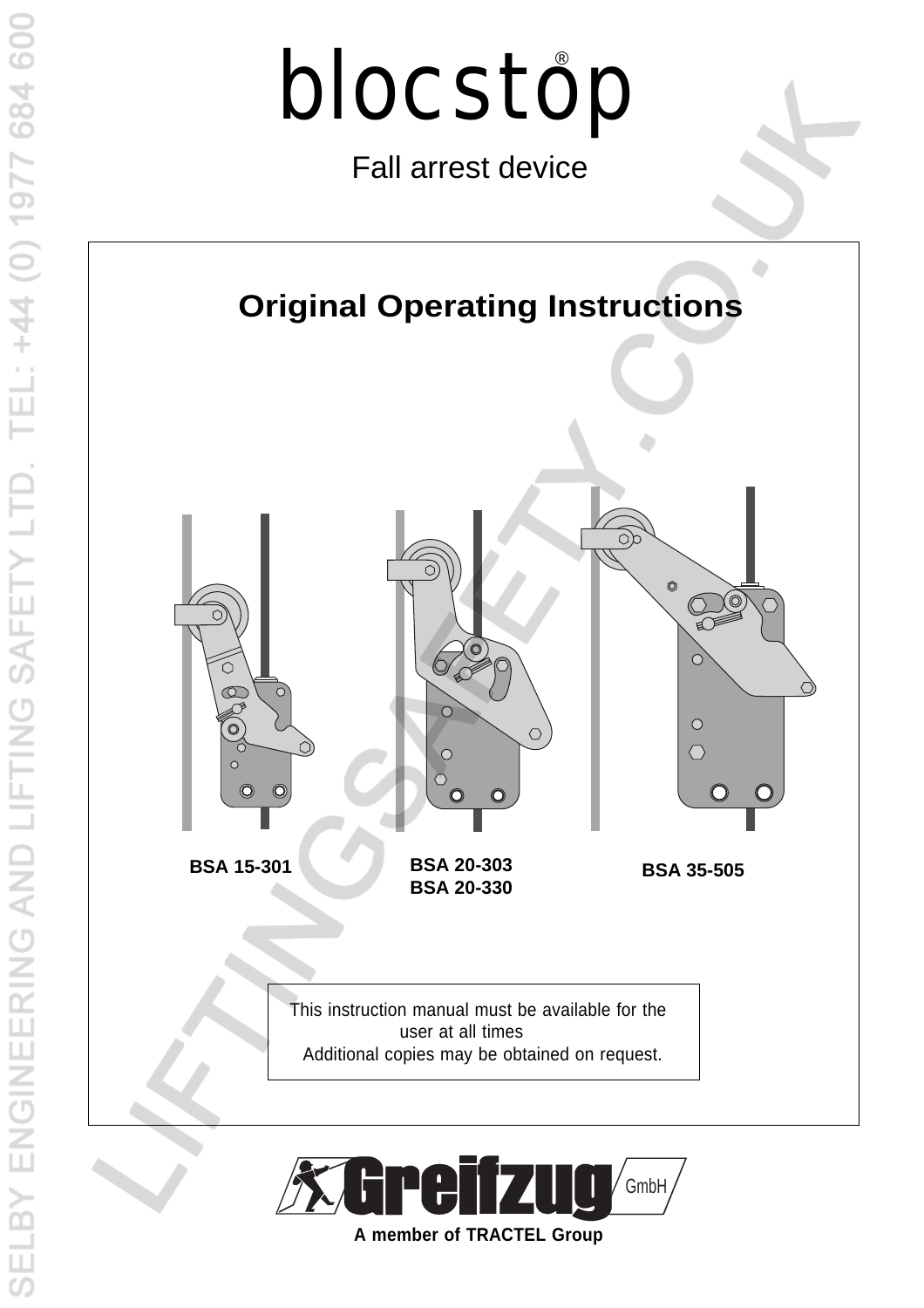# **Contents**

|                                                         | Page   | Page                                                                    |
|---------------------------------------------------------|--------|-------------------------------------------------------------------------|
| Information for this manual                             | 2      | 4. Operation                                                            |
| <b>Explanation of symbols used</b>                      | 3      | 9<br>4.1 Checks before starting<br>and daily checks                     |
| 1. Safety Advice                                        | 3      | 9<br>4.2 Weekly checks of wire rope and cable                           |
| 2. Machine Description                                  |        | 9<br>4.3 Service Operation                                              |
| 2.1 Purpose                                             | 4      | 4.4 Action in the event of operation<br>of the fall arrest device<br>10 |
| 2.2 Working principle                                   | 4      | 10<br>5. Troubleshooting                                                |
| 2.3 Allowed BLOCSTOP <sup>®</sup> wire rope for         |        |                                                                         |
| man-riding<br>2.4 Technical data                        | 4      | 6. Maintenance                                                          |
|                                                         | 5<br>5 | 6.1 BLOCSTOP <sup>®</sup> maintenance<br>11                             |
| 2.5 Typical example<br>2.6 Residual risks               | 5      | 6.2 Checks                                                              |
|                                                         |        | 6.2.1 Essential checks<br>11<br>11                                      |
| 3. Setting up                                           |        | 6.2.2 Safety inspection<br>11                                           |
| 3.1 General                                             | 6      | 6.3 Repair                                                              |
| 3.2 Required equipment                                  | 6      | 7. Spare parts                                                          |
| 3.3 Installation of the fall arrest device              |        | 7.1 BLOCSTOP <sup>®</sup> fall arrest device<br>12                      |
| 3.3.1 Evidence of carrying capacity<br>3.3.2 Dimensions | 6<br>6 | 12<br>7.2 Nameplates and labels                                         |
| 3.3.3 Anchoring the fall arrest device                  | 7      |                                                                         |
| 3.4 Wire rope installation                              |        |                                                                         |
| 3.4.1 Preparing the rope                                | 8      |                                                                         |
| 3.4.2 Lifting rope installation                         | 8      |                                                                         |
| 3.4.3 Safety rope installation                          | 9      |                                                                         |
|                                                         |        |                                                                         |
|                                                         |        |                                                                         |

# **Information for this Operating and Maintenance Manual**

### **Date of edition**

1. Edition: August 2000

### **Copyright**

The copyright of these assembly and operating instructions shall remain with the manufacturer.

# **Address of the manufacturer:**

**GREIFZUG Hebezeugbau GmbH** Scheidtbachstraße 19-21 51469 Bergisch Gladbach Germany Telefon: +49 / 22 02 / 10 04-0 Telefax: +49 / 22 02 / 10 04-50 or -70

**For addresses of other TRACTEL Group Companies contact GREIFZUG GmbH.**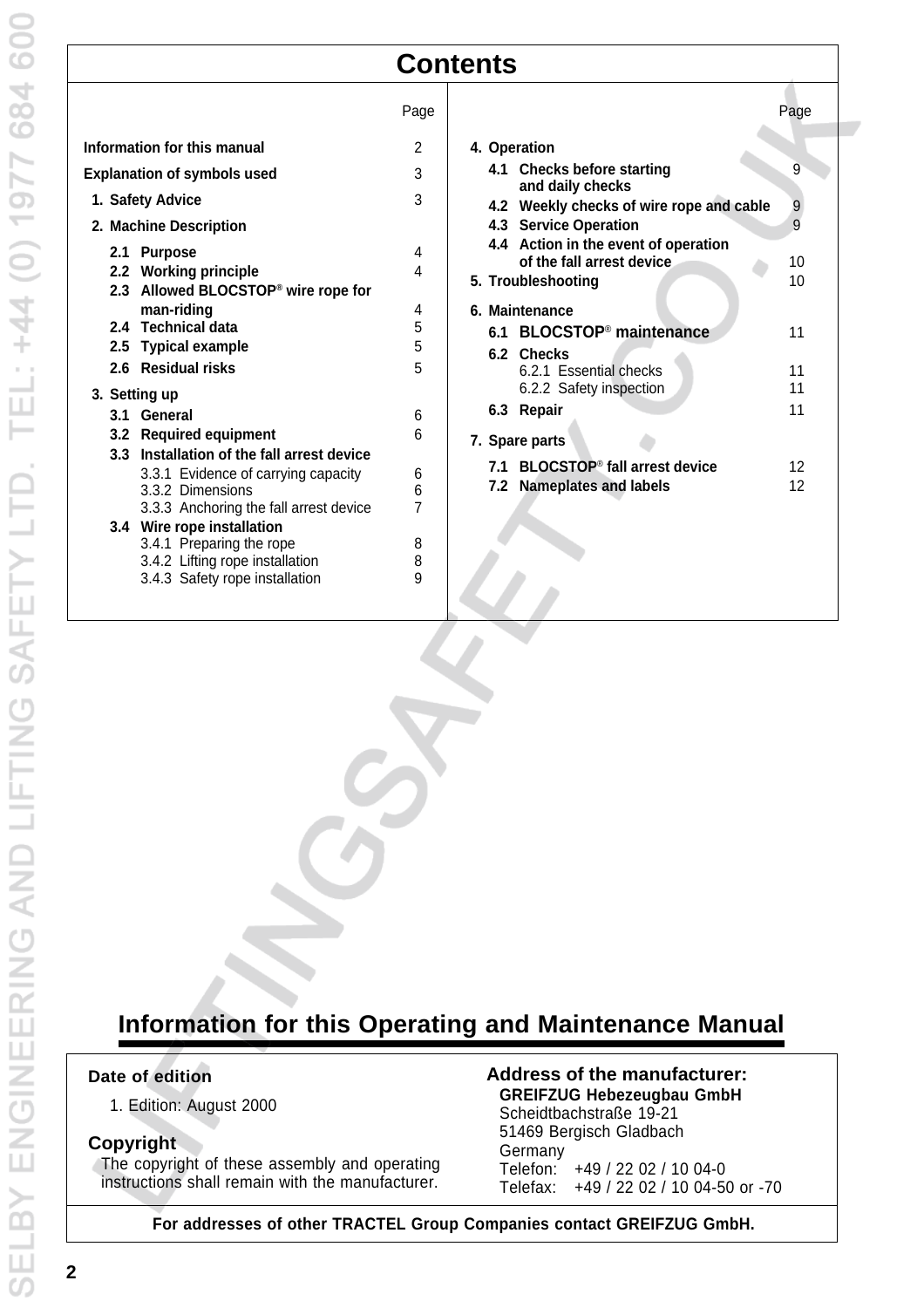| <b>Explanation of symbols used</b> |  |  |  |
|------------------------------------|--|--|--|
|------------------------------------|--|--|--|

| <b>Safety advice</b> |                     |                                                        |                                               |
|----------------------|---------------------|--------------------------------------------------------|-----------------------------------------------|
| Symbol               | Code word           | Meaning                                                | Possible consequences of non-compliance       |
| STOI                 | <b>DANGER</b>       | <b>IMMEDIATE or</b><br>possibly imminant<br>danger:    | Fatal or serious injuries!                    |
|                      | <b>CAUTION</b>      | Possibly<br>dangerous<br>situation:                    | Injuries to persons<br>or damage to property. |
| Other advice         |                     |                                                        |                                               |
|                      | <b>Attention</b>    | Possibly<br>dangerous<br>situation:                    | Damage to appliance.<br>or its surroundings.  |
|                      | Important           | <b>Useful tips for</b><br>optimum working:             | None                                          |
| <b>Directions</b>    |                     |                                                        |                                               |
|                      | (without code word) | Instruction to operation/<br>documentation in writing. |                                               |
|                      |                     |                                                        |                                               |

#### **Follow all instructions and safety regulations contained in this manual to avoid injuries.**

- a) BLOCSTOP<sup>®</sup> fall arrest devices are designed for  $k$ ) installation in "Suspended access equipment (SAE)".
- b) Anchoring, maintenance, and/or the operation of a BLOCSTOP® fall arrest device must only be done by persons, who are familiar with it. Employees must have received the instruction to anchor, maintain, and/or operate the hoist by their employer.
- c) They must be familiar with the relevant accident prevention regulations e.g. "Hoists, lifting and pulling devices", "load carrying devices in hoist operation", "safety requirements on suspended access equipment (EN 1808)" etc. and have been instructed accordingly.

They must have read and understood the assembly and operating instructions prepared by the manufacturer of the SAE.

- d) If more than one person is entrusted with one of the above mentioned activities, the manufacturer of the SAE must designate a supervisor who is authorised to give instructions.
- e) Only BLOCSTOP® fall arrest devices, ropes, anchoring devices in good condition must be used.
- f) The **BLOCSTOP**® **fall arrest device must be assembled on the SAE**.
- **1. Safety advice g**) Before starting with the assembly, please check that all parts are complete and defect-free.
	- h) Anchor BLOCSTOP® fall arrest device so that the lifting or safety ropes are vertical.
	- i) Only anchor BLOCSTOP® fall arrest device at the points provided for this purpose (connection rods, anchor points, or load pins).
		- When using self-locking nuts please observe the following:
			- the screw must **protrude from the nut** with at least half of its thread diameter;
			- **do not re-use nuts** if they can be unscrewed by hand!
	- l) **DO NOT** overload the BLOCSTOP® fall arrest device.
	- m) Use only the prescribed rope in perfect condition. Use only normally commercially available multipurpose greases for the required lubrication of the rope. Do not use any lubricants containing disulphide (e.g. Molycote®).
	- n) When using a rope other than the prescribed rope, the warranty entitlement given by GREIF-ZUG Hebezeugbau GmbH or other company of the TRACTEL Group shall not apply.
	- o) Checks and repairs must only be performed by GREIFZUG Hebezeugbau GmbH, other company of the TRACTEL Group or a hoist workshop.
	- p) GREIFZUG Hebezeugbau GmbH or an other company of TRACTEL Group shall assume no liability for damage as a result of conversions and alterations to the devices supplied by itself or as a result of the use of non-original parts.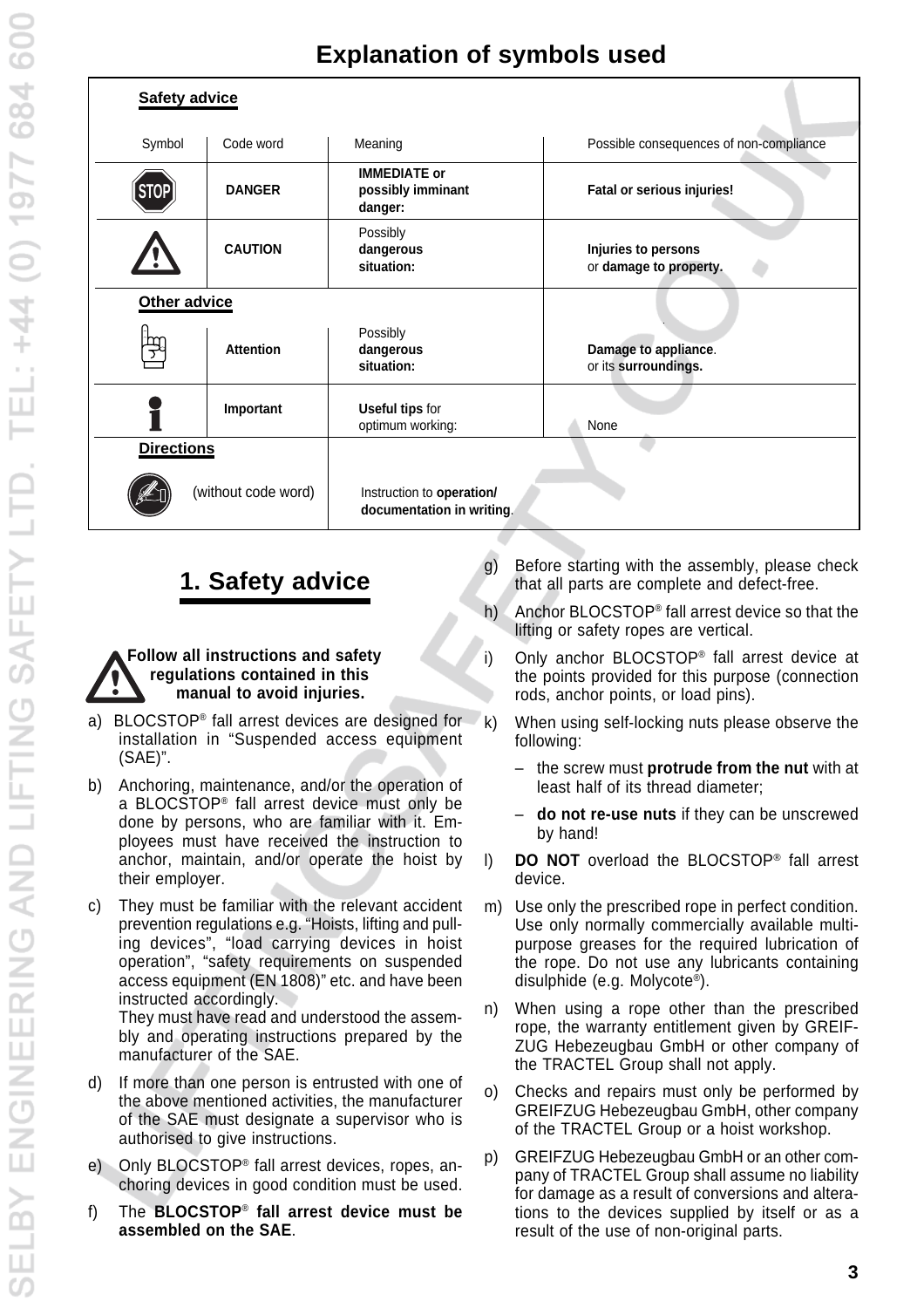# **2.1 Purpose**

BLOCSTOP® fall arrest devices

## **BSA 15-301, BSA 20-303, BSA 20-330, and BSA 35-305**

are intended to hold the load (e. g. a suspended platform) on the secondary safety wire rope in case of

- a) lifting wire rope rupture;
- b) hoist failure;
- c) the suspended scaffolding interlocking or becoming caught during downward travel with the result that the lifting rope is no longer under tension;
- d) inclined position of more than 14° of the suspended platform with two hoists attached at the ends.

# **2.2 Working principle**

BLOSCTOP® fall arrest devices of the BSA type are running on a secondary safety wire rope and opened as long as the lifting wire rope of the hoist is under tension (Fig. 1).

When closed, the BLOSCTOP® fall arrest device holds the load by means of two clamping jaws, known from the TIRFOR® machines.



# **2.3 Allowed BLOCSTOP**® **wire rope for man-riding**

| Wire-rope-Ø     | for BLOCSTOP <sup>®</sup> -Model |  |
|-----------------|----------------------------------|--|
| 8 mm            | <b>BSA 15-301</b>                |  |
| $9 \text{ mm}$  | <b>BSA 20-303</b>                |  |
| $10 \text{ mm}$ | <b>BSA 20-330</b>                |  |
| $14 \text{ mm}$ | BSA 35-305                       |  |

**Identification**: one **red** strand. **Diamater indication** on the ferrule:



*Table 1*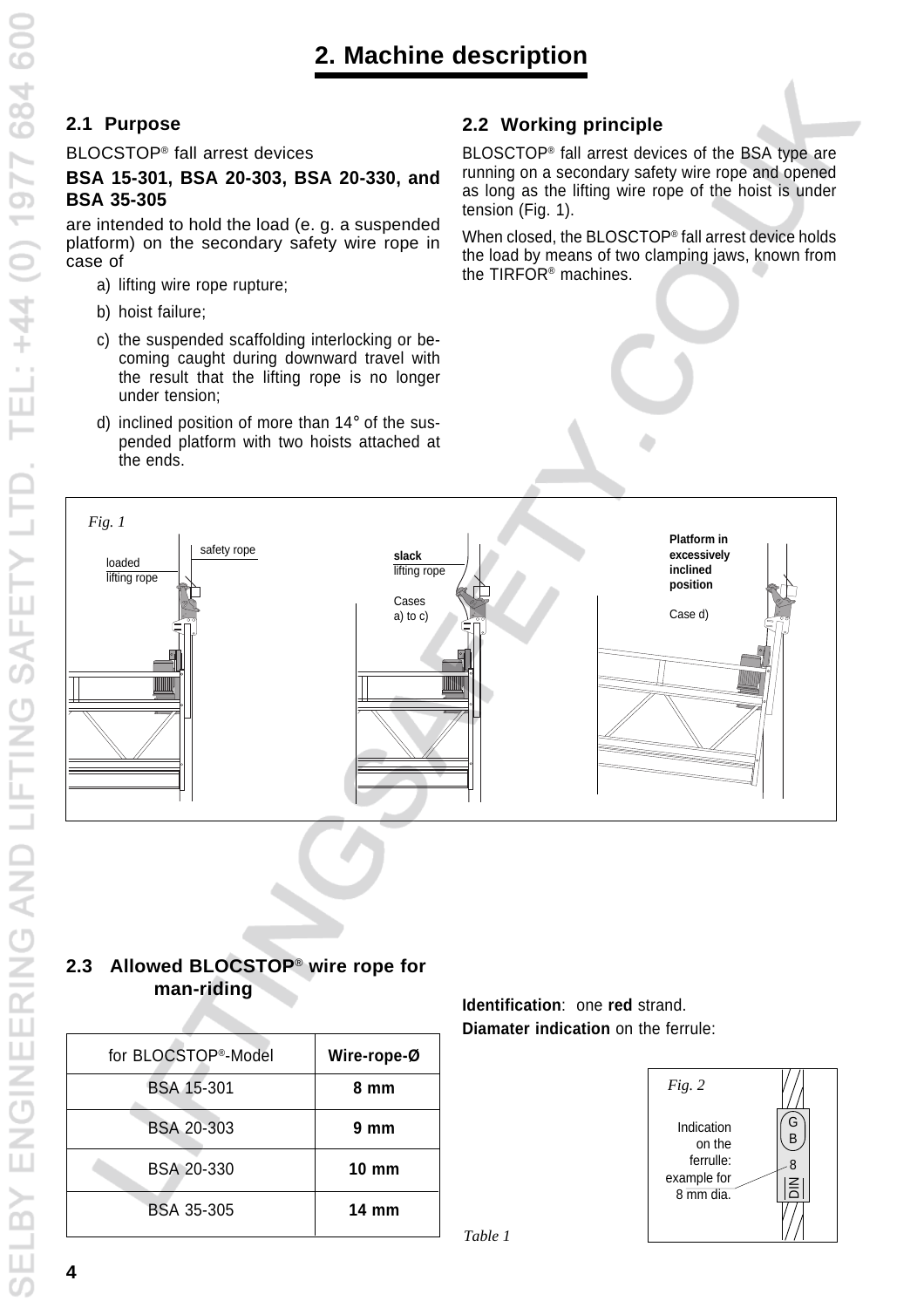# **2.4 Technical Data**



| UGSTOL. MOUSE     | KQ'' | TIVITIID. | THEFT | ĸy   | THEFT | mm  | THITI |         |
|-------------------|------|-----------|-------|------|-------|-----|-------|---------|
| <b>BSA 15-301</b> | 500  |           |       |      | 286   | 191 | 76    |         |
| <b>BSA 20-303</b> | 800  |           | 9     | 6    | 350   | 222 | 76    |         |
| <b>BSA 20-330</b> | 1000 |           | 10    | 6    | 350   | 222 | 76    |         |
| <b>BSA 35-305</b> | 2000 |           | 14    | 10.5 | 395   | 313 | 90    | Table 2 |

# **2.5 Typical Example**



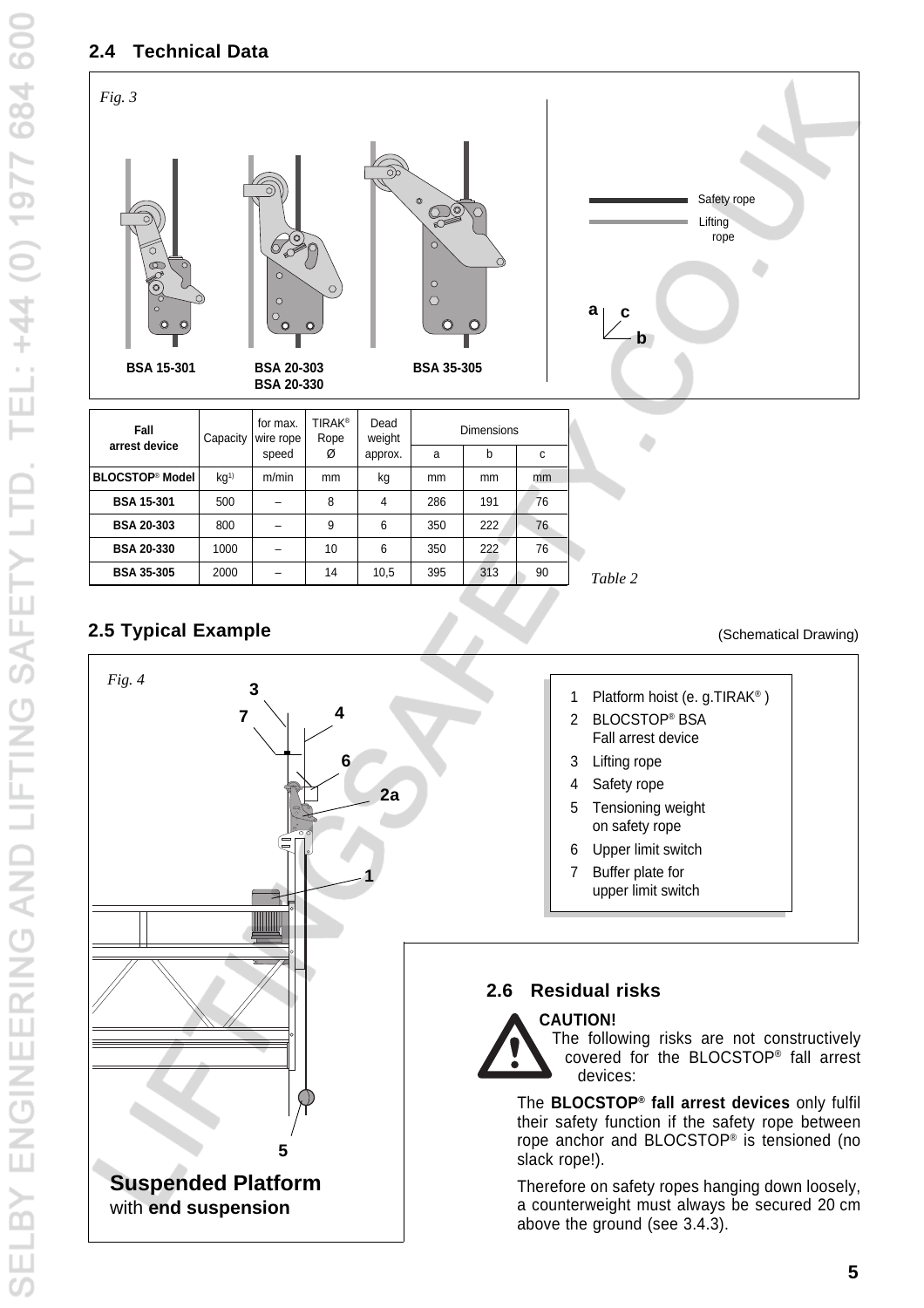# **3.1 General**

The manufacturer of a suspended access equipment is responsible for ensuring that the device, including the suspension construction, conforms to the applicable standards.

# **3.2 Required equipment**

- a) Fall arrest device(s), e.g. BLOCSTOP® machine(s) with at least the same capacitiy as the hoist(s) in use.
- b) Wire rope with correct diameter and of sufficient length. Also multi-purpose grease to lubricate the rope
- c) Pulleys for diverting or reeving the wire rope of sufficient strength and diameter.

Check condition of all components.

# **3.3.2 Dimensions**

| Dim.                           |      | Dimensions in mm for BLOCSTOP® BSA<br>BSA 15-301 BSA 20-303/330 BSA 35-305 |      |
|--------------------------------|------|----------------------------------------------------------------------------|------|
| a                              | 286  | 350                                                                        | 395  |
| b,                             | 191  | 222                                                                        | 313  |
|                                | 269  | 324                                                                        | 370  |
| $b_2$<br>$c_1$<br>$c_2$<br>$d$ | 34   | 37                                                                         | 53   |
|                                | 75   | 75                                                                         | 90   |
|                                | 91   | 121                                                                        | 140  |
| е                              | 42.5 | 55                                                                         | 60   |
|                                | 14   | 25                                                                         | 28   |
| g                              | 20   | 19.5                                                                       | 22   |
| Øh                             | 12.1 | 12.1                                                                       | 22.2 |
| S                              | 100  | 100                                                                        | 200  |

*Table 3*

 $\mathsf{c}_\mathsf{1}^{\phantom{\dagger}}=\mathsf{Casing}\ \mathsf{breadth};$   $\mathsf{c}_\mathsf{2}^{\phantom{\dagger}}=\mathsf{Breadth}\ \mathsf{over}\ \mathsf{all}$ 



# **3.3 Installation of the fall arrest device**

## **3.3.1 Evidence of carrying capacity**

The construction for hanging the safety rope as well as the component to which the BLOCSTOP® fall arrest device is anchored must have **at least four times the carrying capacity** (against rupture) of the BLOCSTOP®.

This is necessary in order to cope with the dynamic load in the event of fall arrest.

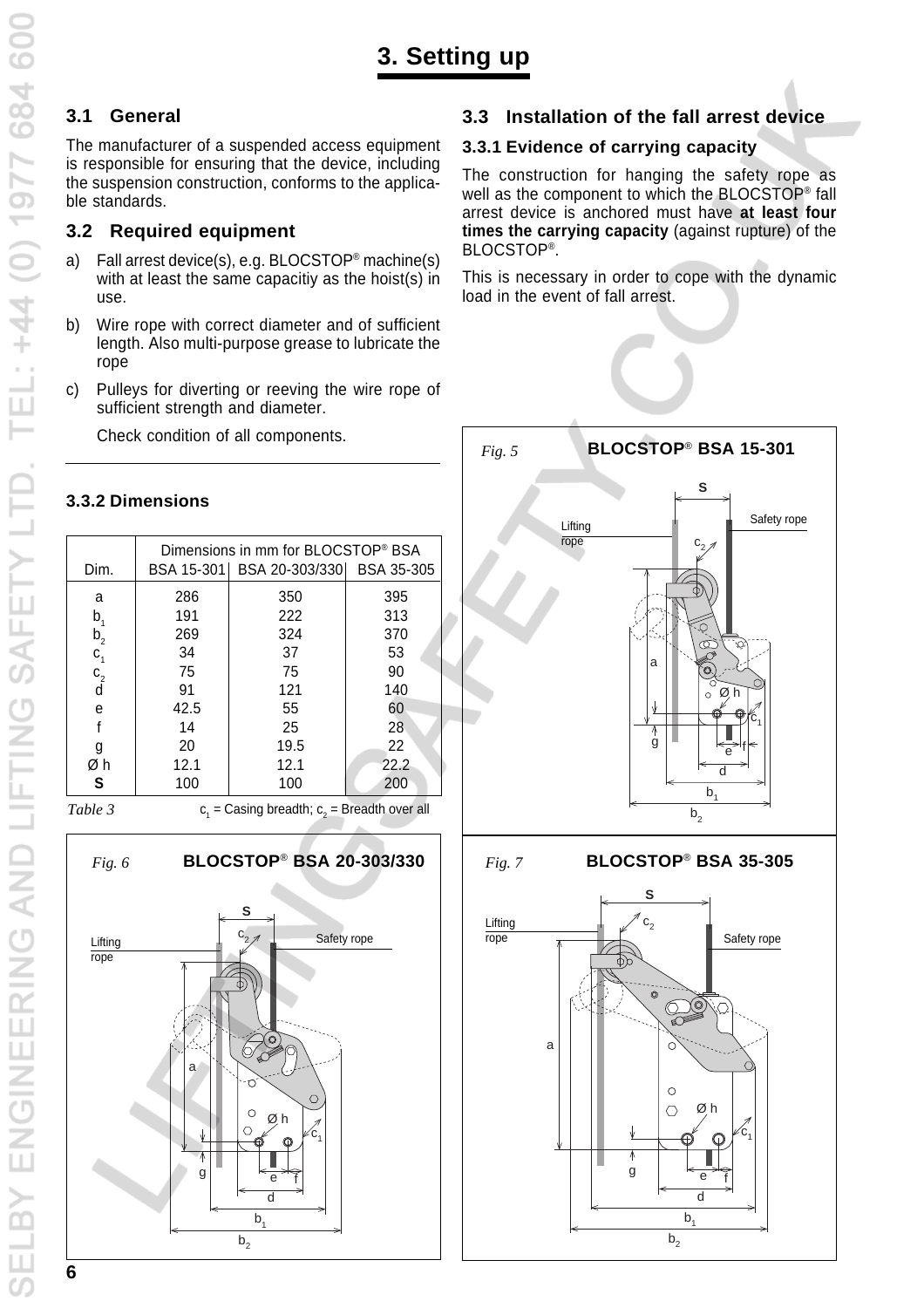# **3.3.3 Anchoring the BLOCSTOP**® **BSA…**

– Anchor the BLOCSTOP® device to both anchor points (A) in such a manner (fig. 8) that there is

> **10 cm interval (S) BSA 15/20…** or **20 cm interval (S) BSA 35-305 between safety rope and lifting rope**

(fig. 5 to 7).

 $\Box$ 

The component to which the BLOCSSTOP<sup>®</sup> type BSA... is anchored must be connected rigidly to the suspended access equipment. Otherwise the BLOCSTOP® cannot function as an inclination limiting device (fig. 9).

#### **Anchoring devices**

#### **BSA 15-301 / 20-303 / 20-330:**

**M12x**… **screws**, at least grade 8.8 with self-locking nuts;

#### **BSA 35-305:**

- **M22x**… **screws**, at least grade 8.8 with self-locking nuts;
- or **bolts** or similar **with at least the same strength**.



# **Attention!**

Ìm

Protect BLOCSTOP® devices against dirt!

Q

Take appropriate action for ensuring that no debris is carried into the BLOCSTOP© by the rope.

This applies in particular **during work with air-placed concrete or with synthetic resin coatings or similar**!

**Deposits of this nature can lead to malfunction which endangers work safety!**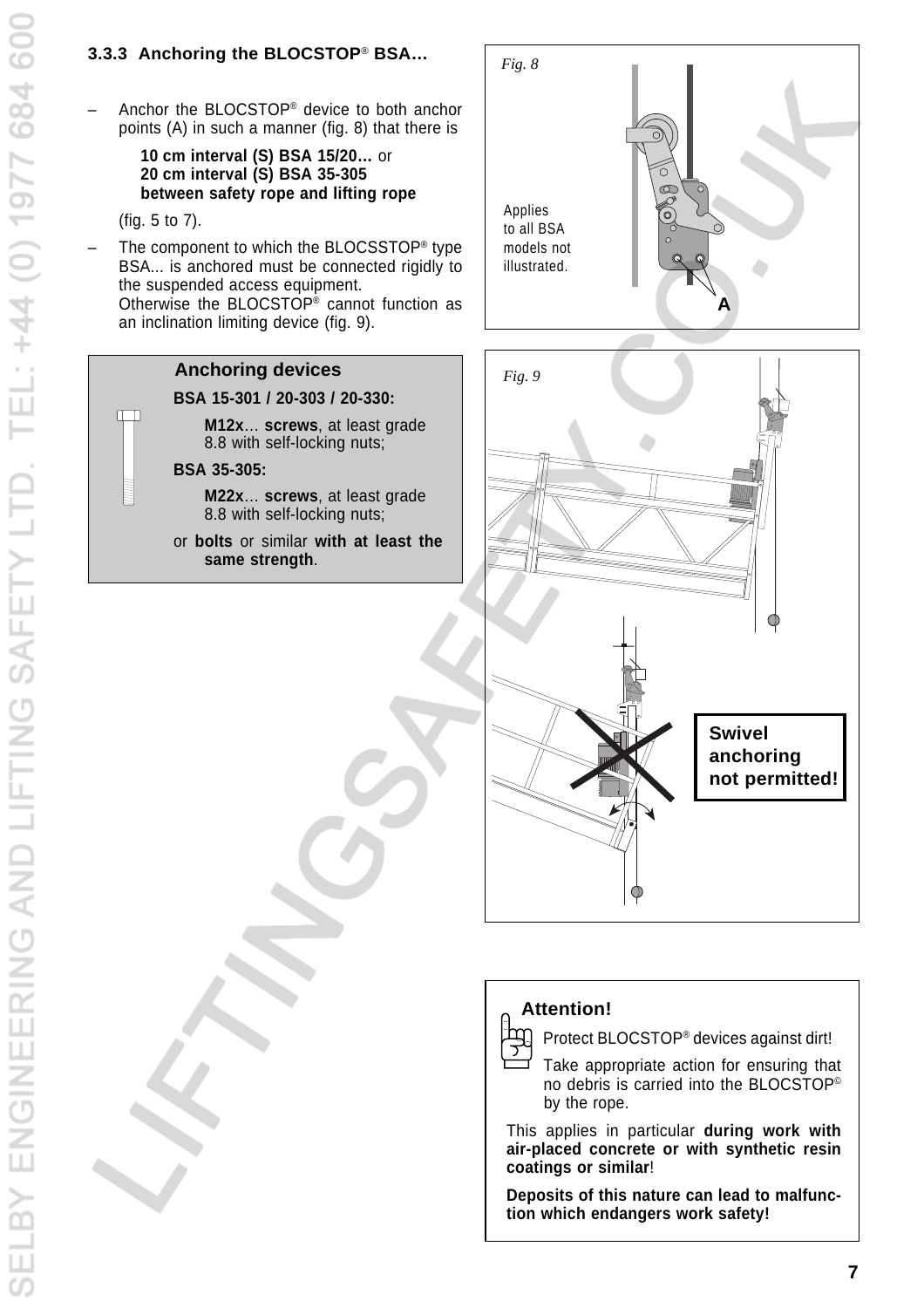# **3.4 Wire rope installation**

# **3.4.1 Preparing the wire ropes**



**CAUTION!**

Use gloves, when handling wire ropes.

- a) Use only **wire ropes specified by the manufacturer**.
- b) Check **correct diameter** (Fig. 10) and **sufficient length** of the wire rope.
- c) Always **unreel** the wire rope **in a straight line** (Fig. 11), to prevent it from becoming unusable because of loops.
- d) Check the **rope condition** for damage:
	- proper connections (thimble, ferrule); on wire ropes with hook: hook is not bent, safety catch is in place (Fig. 12);
	- the wire rope has no visible damage along its total length; the fused and tapered end is according to Fig. 13.

### e) **Attention!**

**Never use the BLOCSTOP® wire rope for fixing a load!**

#### **Never let the wire rope rub over sharp edges!**

Always ensure a **clear rope exit**!

Always keep it **lightly lubricated**! Use normally commercially available multi-purpose grease; **do not use** lubricants containing disulphide (e.g. Molycote®).

### **Important!**



If the anchoring point for the rope is **above** the BLOCSTOP® device, **first anchor the rope** and then insert into the BLOCSTOP® device.





# **3.4.2 Lifting rope installation**

# **Attention!**

**Before installing the lifting rope into the hoist, insert the rope end between roll and rope guide of the sensor arm** from above (fig. 14)!

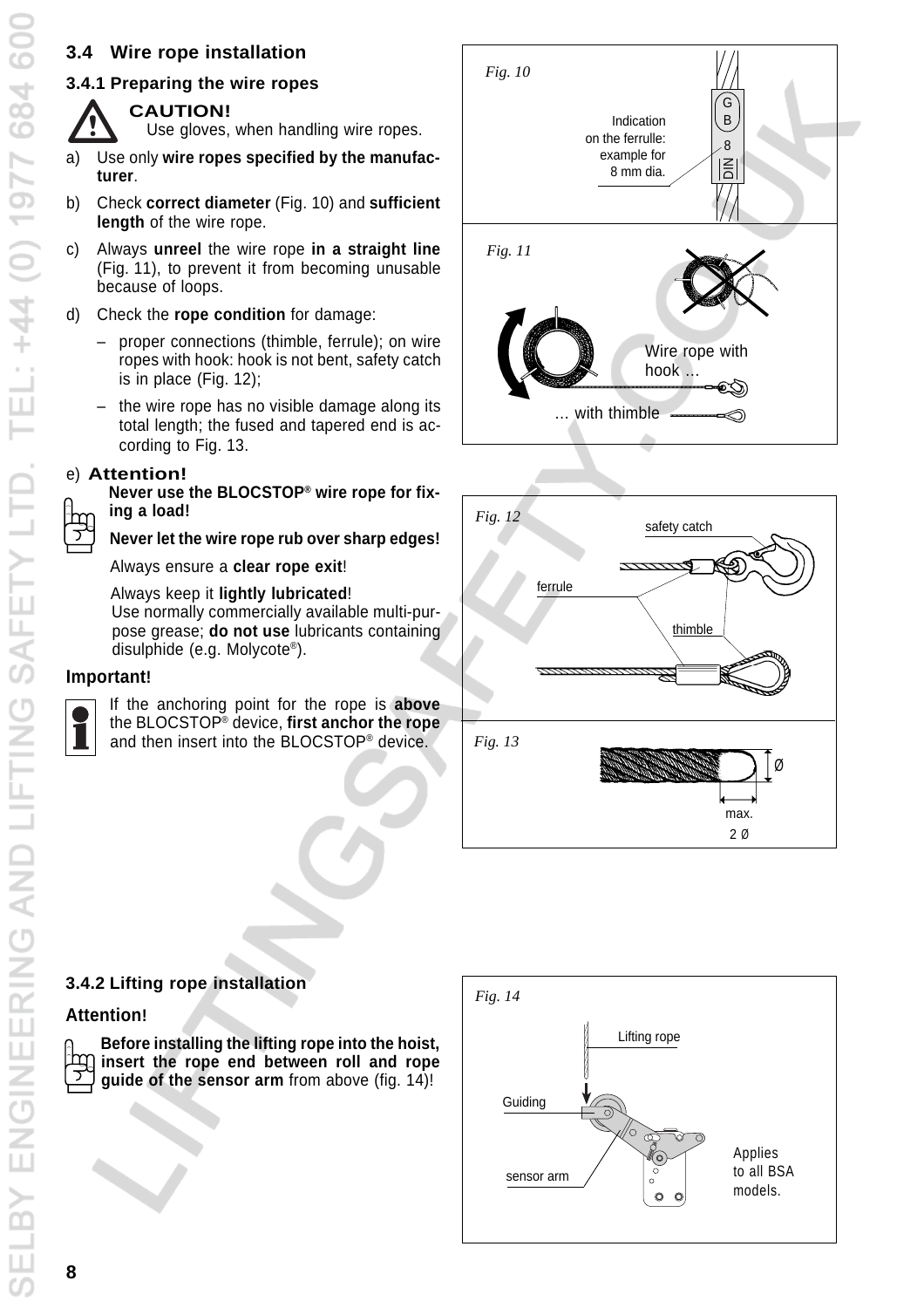- a) The safety rope must hang free alongside the lifting rope.
- b) Open BLOCSTOP® (Abb. 15):
	- push sensor arm (A) upwards by hand if it is not already raised by the tensioned lifting rope.
- c) Place safety rope through the fall arrest device from above and pull taught by hand.
- d) Anchor **counterweight** to the safety rope approx. 20 cm above the ground (fig. 16):

11.5 kg for BSA 15-301 / 20-303 / 20-330;

2 x 11.5 kg for BSA 35-305

#### **4.1 Checks before starting and daily checks**

- a) Check correct anchoring of BLOCSTOP® fall arrest device to the suspended access equipment.
- b) Check BLOCSTOP® fall arrest device.

#### **DANGER!**

**It must not be possible to pull the safety rope upwards when the BLOCSTOP® fall arrest device is closed.**

## **BLOCSTOP**® **models BSA…**

– The fall arrest device closes automatically if the lifting rope is not tensioned e.g. when the suspended access equipment is set on the ground (fig. 17).

If the safety rope can however still be pulled upwards, replace BLOCSTOP® and send to the supplier for checking.

# **4.2 Weekly checks of wire rope**

#### **DANGER!**



**STOP**

#### **Damaged wire ropes endanger operational safety!**

Therefore examine **lifting and safety ropes** in accordance with section 6.2.1 on page 10 for damage which requires replacement.



### **Attention!**

**Lubrication:** Keep the wire rope lightly lubricated. This will not affect the gripping power but will prolong the life of wire rope to a maximum.

Check all **power supply and control cables** and if necessary replace.







# **4.3 Service Operation**

# **CAUTION!**



**Do not move the hoist UP with closed BLOCSTOP**® **fall arrest device!**

**The safety rope would be pushed up and would no longer be taught between suspension and BLOCSTOP**®**, which would dangerously extend the fall distance in the event of a fall arrest.**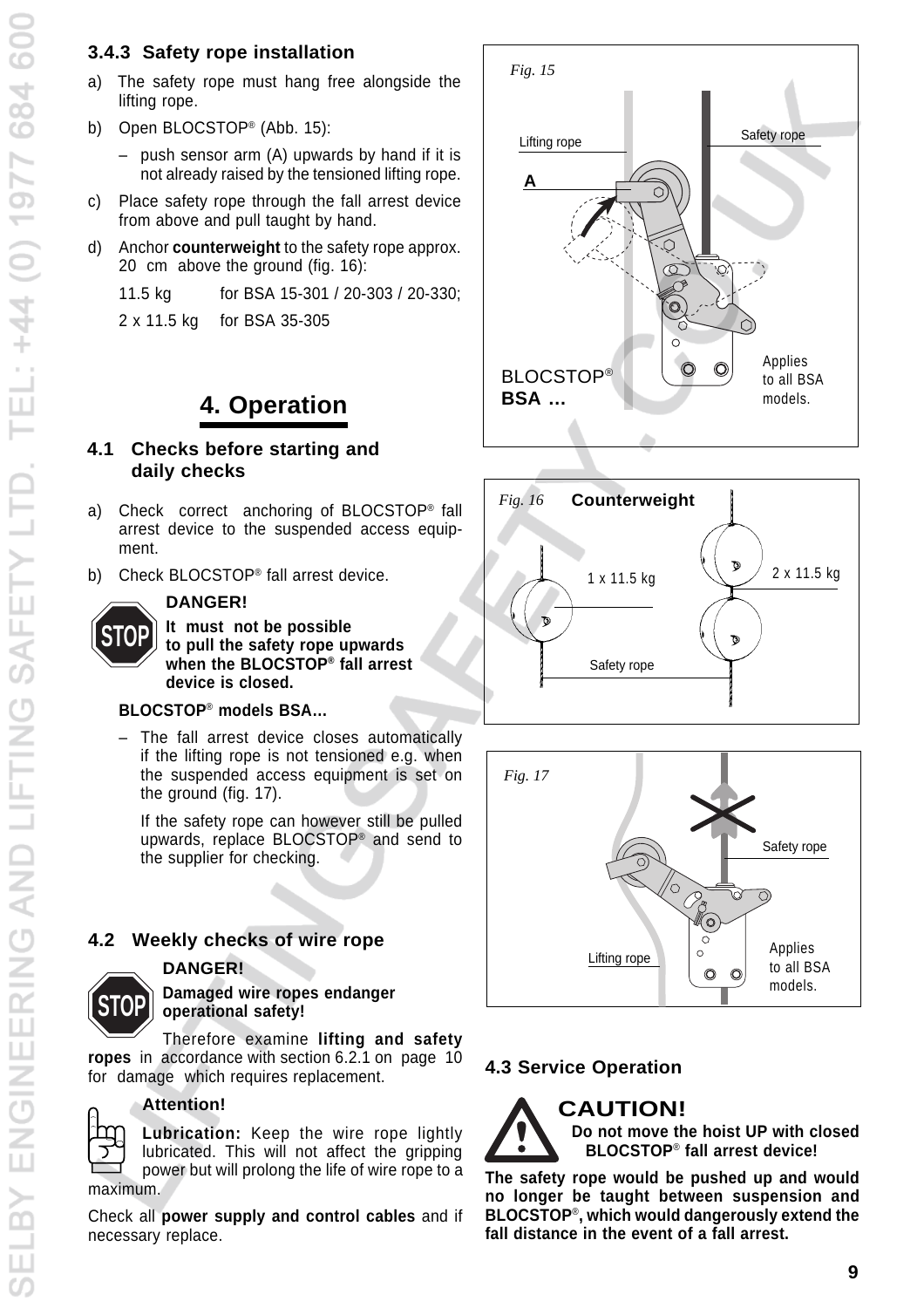# **4.4 Action in the event of operation of the fall arrest device**

# **A) DANGER!**



In the event of **rupture of the lifting rope** or **failure of the hoist**, evacuate the crew of the man-riding equipment.

**In the event of operation of the fall arrest device the suspension of the safety rope and the connection between BLOCSTOP® and suspended access equipment are submitted to dynamic loads.**

Before resuming normal operation **carry out checks as per section 5.1!**

**B)** In the event of **interlocking/becoming caught** during downward travel so that the lifting rope is no longer under tension (only on BLOCSTOP® models BSA...),

in the event of **inclined position** of more than 14° (only on BLOCSTOP<sup>®</sup> models BSA... on platforms with two hoists attached to the ends):

– release the safety rope by moving the suspended access equipment upwards – in the event of inclined position, only the lower end.

- In the event of a power failure move upwards in manual operation, if the hoist is equipped with this feature.
- The fall arrest device BLOCSTOP® BSA... is automatically re-opened by the tensioned lifting rope (fig. 18).

### **Attention!**

When the suspended access equipment is on the ground again, **check the fall arrest device operation as per section 4.1 on page 9**.

#### **CAUTION!**



Replace defective BLOCSTOP® devices and send for repair by the manufacturer or by a hoist workshop.



# **5. Troubleshooting**

**STOP WARNING!** Avoid injuries: Checks and repairs should only be carried out by the manufacturer (or Group company) or by a qualified person, and only original spare parts shall be used.

| <b>Breakdown</b>                  | <b>Cause</b>                                                                                                                                                                   | <b>Remedy</b>                                                                                             |
|-----------------------------------|--------------------------------------------------------------------------------------------------------------------------------------------------------------------------------|-----------------------------------------------------------------------------------------------------------|
| Platform moves up<br>but not down | <b>DANGER!</b><br>Thoughtless behaviour endangers the safety<br>of the installation!                                                                                           |                                                                                                           |
|                                   | BLOCSTOP <sup>®</sup> fall arrest device holds the platform on the safety rope.                                                                                                |                                                                                                           |
|                                   | Lifting rope rupture<br>a)                                                                                                                                                     | $a) + b)$<br>Evacuate platform and follow                                                                 |
|                                   | Failure of the hoist<br>b)                                                                                                                                                     | the instructions in section<br>4.4 above.                                                                 |
|                                   | Platform becoming caught<br>C)<br>(with BLOCSTOP <sup>®</sup> BSA)                                                                                                             | Move upwards until the loaded<br>C)<br>lifting rope opens the BLOCSTOP®.                                  |
|                                   | Inclined position of the platform<br>d)<br>(with BLOCSTOP <sup>®</sup> BSA)                                                                                                    | Move lower platform end<br>d)<br>upwards until the loaded lifting<br>rope opens the BLOCSTOP <sup>®</sup> |
|                                   | <b>DANGER!</b><br>Defective BLOCSTOP <sup>®</sup> fall arrest devices<br>endanger the operational safety of the installation!<br>They must be replaced as a matter of urgency! |                                                                                                           |

Should these steps not explain the cause and provide a remedy please contact GREIFZUG Hebezeugbau GmbH, other TRACTEL Group company, or a hoist workshop.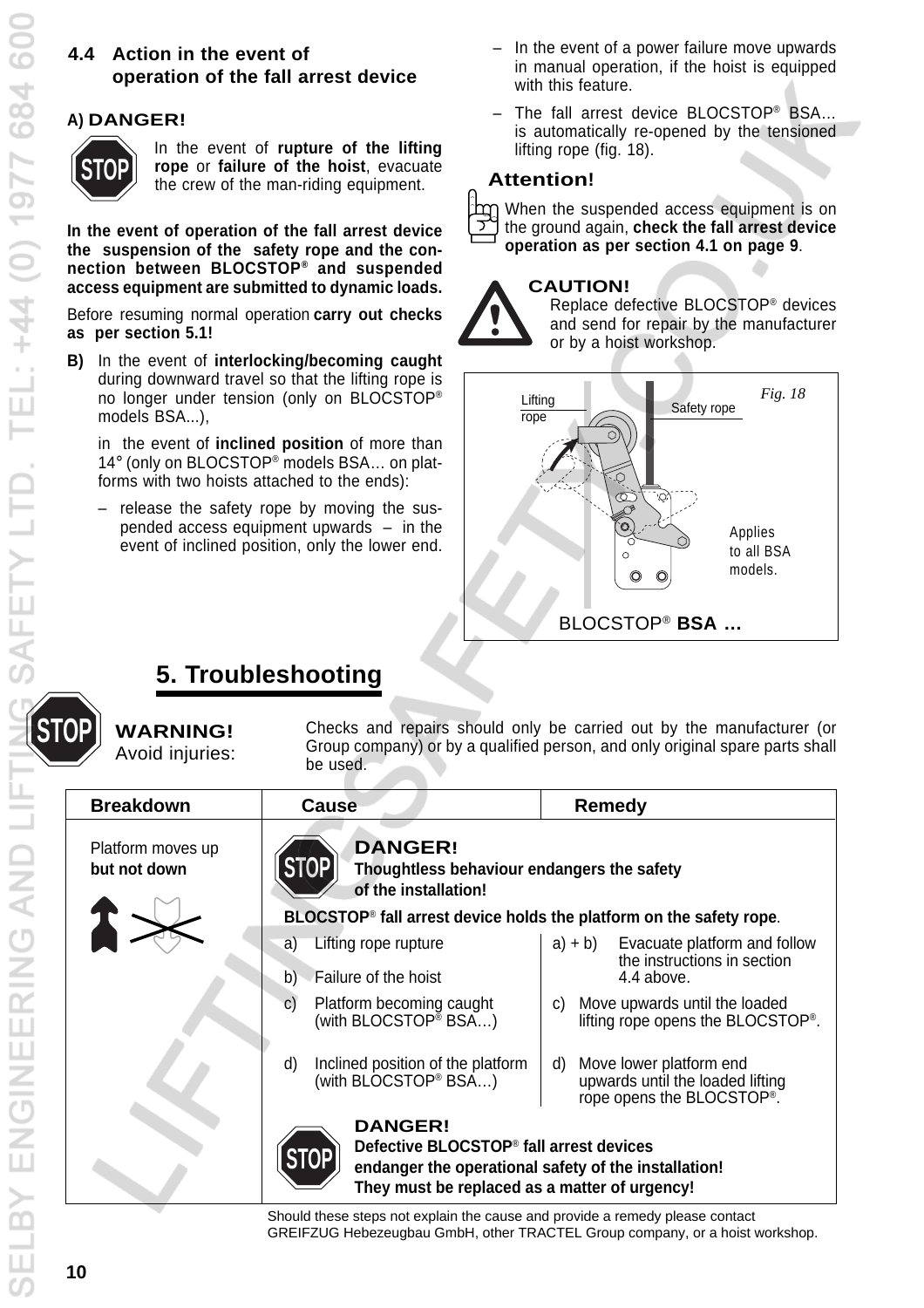| Deadline<br>(Performer)               | Test item                                                         | Regulations                                                        | <b>Details</b><br>on page |
|---------------------------------------|-------------------------------------------------------------------|--------------------------------------------------------------------|---------------------------|
| Each working day:<br>(Supervisor)     | <b>Anchoring parts</b><br><b>BLOCSTOP®</b><br>fall arrest devices | Safety requirements on<br>suspended access<br>equipment<br>EN 1808 | ¶¶<br>¶¶                  |
| Each working week:<br>(Supervisor)    | Wire ropes                                                        | VBG 9a, DIN 15020, part 2                                          | ¶¶                        |
| <b>Annually</b><br>(qualified person) | <b>BLOCSTOP®</b><br>fall arrest devices                           | EN 1808 (see above)                                                | ¶¶                        |

# **6.1 BLOCSTOP**® **maintenance**

| The BLOCSTOP® fall arrest device does not require | Always keep the mechanism clean and lightly lubri-        |
|---------------------------------------------------|-----------------------------------------------------------|
| any special maintenance.                          | cated, e. g. with GREIFZUG <sup>®</sup> oil or motor oil. |
|                                                   | Too much oil is never bad $-$ this will not affect the    |
|                                                   | gripping power.                                           |

# **6.2 Checks**

## **6.2.1 Essential checks**

**a) General**

**Prior to every operation** and

**during operation** make sure, that

- $-$  the BLOCSTOP® fall arrest device,
- and all other used equipment (anchoring devices, pulleys etc.)

#### **are properly installed** and **without visible damage**

# **Attention!**



If **during operation** damage appears:

- – **STOP operating**,
- if necessary: **cordon off the danger zone**, and
- have the **damage removed** by a qualified person!

### **b) Nameplates and labels**

Make sure that all nameplates and labels are in place and not obscured (see section 7.2, page 12).

Replace missing labels and those which are not legible!

# **c) Wire ropes**

# **Attention!**

**Replace wire ropes**, if one of the following defects is determined **during** the prescribed **weekly check**:

– **8 or more wire breaks** on a length which corresponds to 30 times the rope diameter.

- Heavy **rust formation** on the surface or inside.
- **Heat damage**, recognisable through discoloured wires.
- **Reduction of the diameter** by 5% or more compared with the nominal diameter.
- **External damage** to the rope like "pig-tail" curls, kinks, birdcages, or loop formations.

These **examples** do not however replace the **DIN 15 020, folio 2 reference for wire rope checks**!

### **6.2.2 Safety inspection**

### **Attention!**



**Following a fall arrest**, **a qualified person must check the operational safety of the BLOCSTOP**© **fall arrest device including anchor points, as well as the safety rope and the rope anchoring**.



It is the responsibility of the employer that a **written register is kept** showing the **dates, period of use, and inspection record**.

# **6.3 Repair**

**Repair** of BLOCSTOP® fall arrest devices must only be carried out **by the manufacturer** (or Group company), or by a **qualified person** and **only original spare parts** shall be used.